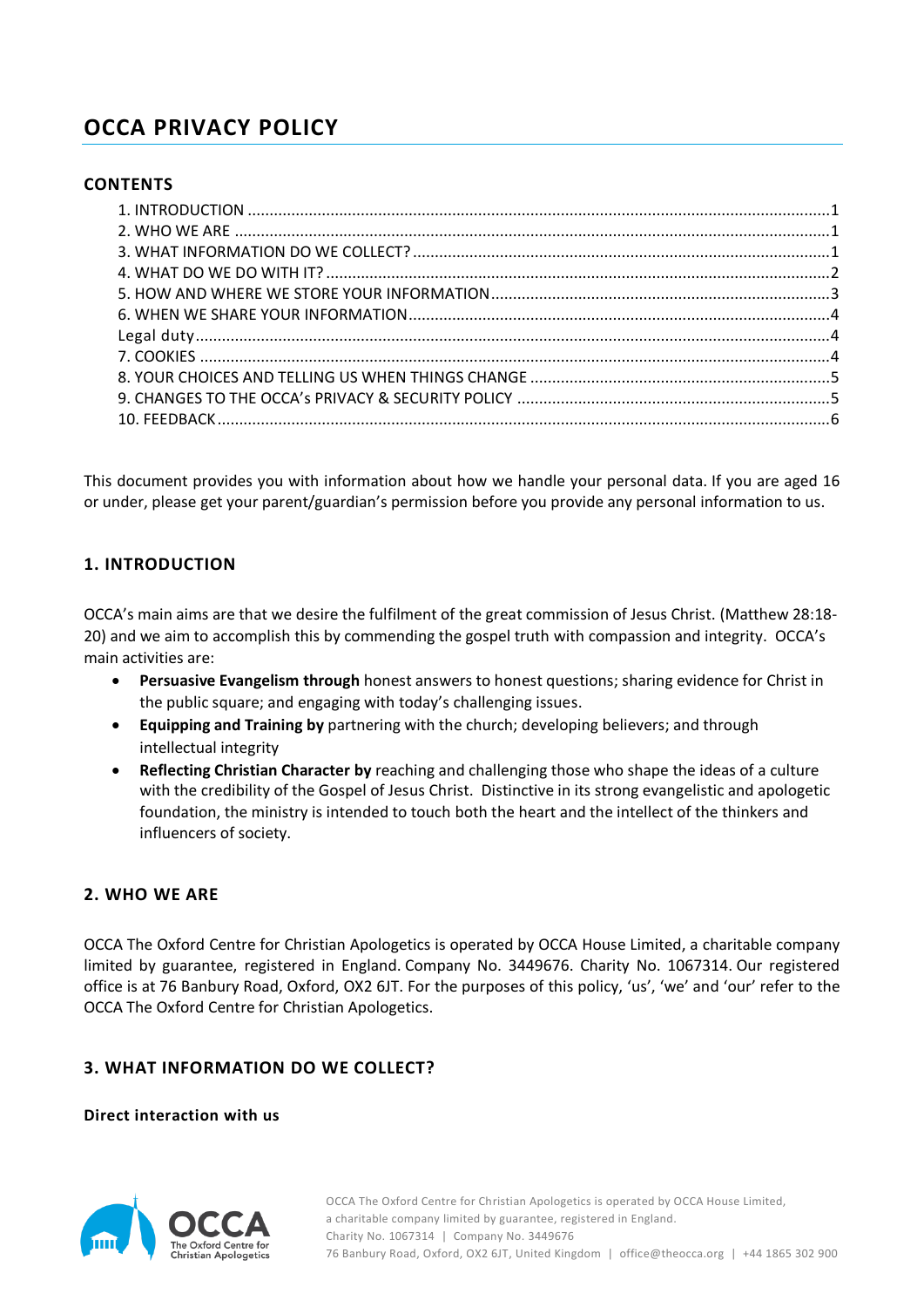We collect personal information each time you deal with us. For example, if you donate to us, purchase resources, sign up for an event, provide comments or fill in our 'contact us' form, or otherwise provide your personal details, we collect the information you provide.

#### **From website interaction with us**

We collect data such as IP addresses, details of pages visited, and files downloaded. Website usage information is collected using cookies (see the section on cookies below). We will collect information from the OCCA website and sites managed by OCCA.

#### **Indirectly from third parties**

We collect information from third parties such as ticket suppliers. You may wish to check their privacy policy to find out more information on how they will process your data.

## **Where you give your permission to other organisations**

We may collect information that you make available on, for example, Twitter, Facebook, YouTube or Instagram. You may wish to check their privacy policy to find out more information on how they will process your data.

## **Sensitive data**

We do not seek to gather sensitive information. However, where you provide sensitive information, we will keep a record of this. Where you provide personal or sensitive personal data, such as dietary, mobility requirements or health information, for our events, we will store, process and disclose only to necessary parties the personal information we collect to ensure your well-being at the event.

# <span id="page-1-0"></span>**4. WHAT DO WE DO WITH IT?**

We may use the personal data we collect to:

- Provide you with information, products or services that you request from OCCA or which we feel may interest you, where we are legally entitled to do so;
- Ask for financial and non-financial support (such as prayer);
- Process donations you give us, including gift aid;
- Provide information or packs, for example Church packs you have requested;
- Provide a personalised service, such as customised emails;
- Keep records of your relationship with us e.g. questions you have asked or complaints you have made;
- Ensure that content from our websites is presented in the most effective manner;
- Authenticate you when you register;
- Notify you of changes to our service.

#### **Basis of processing your data**

The legal basis on which we collect and process the personal data described above depends on the personal information concerned and the specific context in which we collect it. However, we will only use your personal information where we:

• Have your consent to do so;

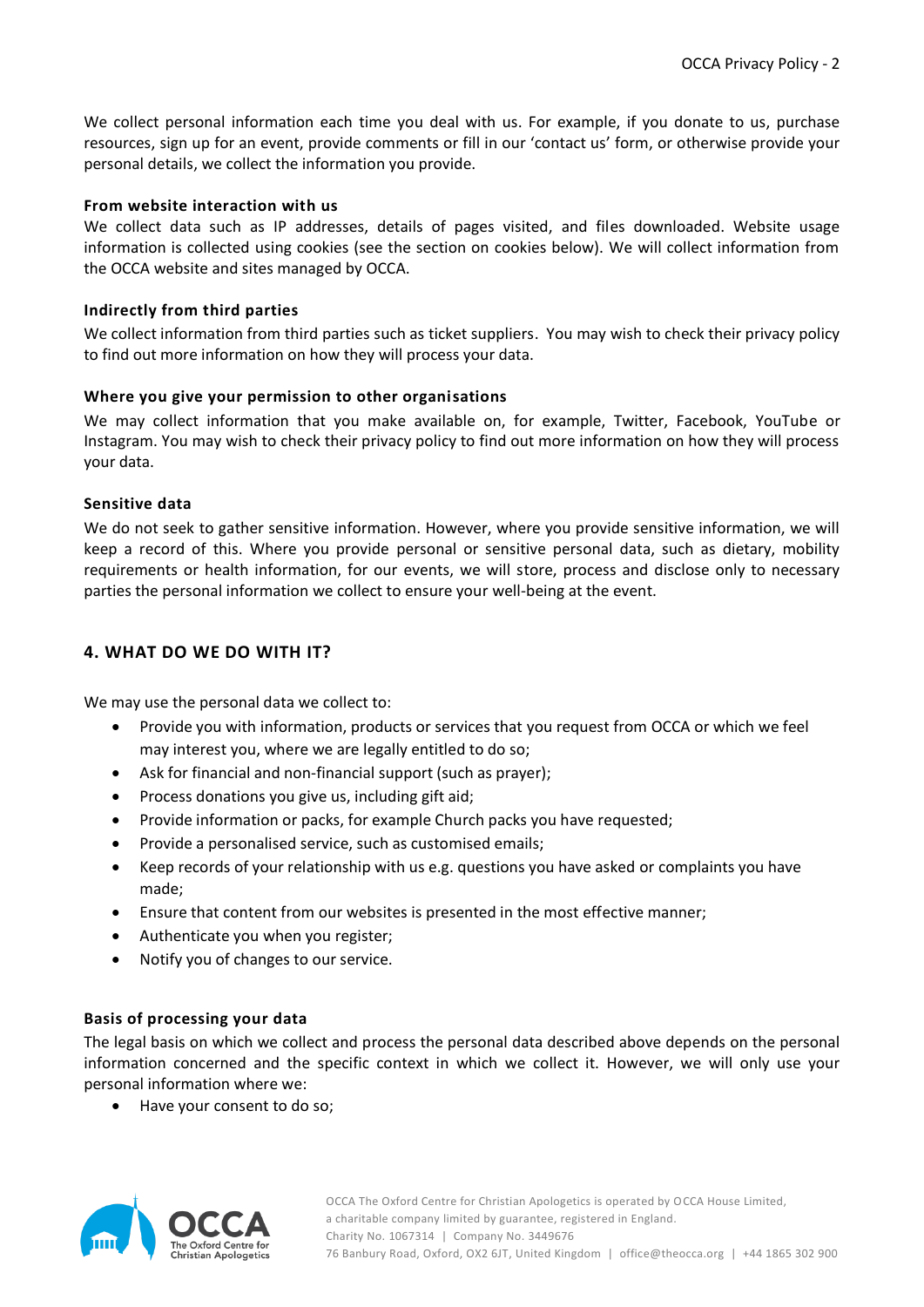- Need to process your personal information for our legitimate interests and only where our legitimate interests are not overridden by your data protection interests or fundamental rights and freedoms; or
- Have a legal obligation to collect personal information from you.

We process your personal data based on the consent you provide us with. You are free to change your preferences at any time by contacting us by telephone, post or email as shown in the section 'Your choices and telling us when things change' below.

**Legitimate interest:** We may also contact you by email, post or telephone where we have a legitimate interest to do so. For example, where you have previously donated to OCCA we may continue to send you information about the work your donation is making possible or other work we may wish to do. Where you have previously asked us not to contact you in this way we will continue to respect your preferences. If you think there is a problem with the way we are handling your data, please let us know via the contact mechanisms described at the end of this policy. If you are not satisfied with our response, you can direct any complaints to the Information Commissioner's Office.

## **Applying for a job or volunteering with us**

Where you provide personal data and sensitive information when applying for a job with us, such as the information on your CV, we will process, store and disclose the personal data we collect to:

- Support the recruitment process;
- Enable you to submit your CV, apply online for jobs and to subscribe for alerts to types of job that interest you;
- Answer any questions you may have;
- Use third parties to provide services such as references, qualifications, criminal referencing, checking services, verification of information you have provided, health screening and psychometric evaluation or skills tests;
- Provide anonymised data to monitor compliance with our equal opportunities policy.

## <span id="page-2-0"></span>**5. HOW AND WHERE WE STORE YOUR INFORMATION**

#### **How long?**

We will keep your personal information only for as long as we consider it necessary to carry out each activity. We follow statutory guidance with regards to data retention. We take account of legal obligations, accounting and tax issues as well as considering what would be reasonable for the activity concerned. For example, we will retain details of gift aid for 7 years. If you have any questions relating to data retention, please email: office@theocca.org.

#### **Security**

OCCA will take all steps reasonably necessary including policies, procedures and security features to ensure that your data is treated securely and is protected from unauthorised and unlawful access and/or use, and in accordance with this privacy notice. For example, our network is password protected and routinely monitored. Access to your personal data is protected and sensitive data (such as payment card information) is secured by SSL encryption. We may make limited use from time to time of external companies to process personal data on our behalf. When we do use external companies, we remain responsible for the storing and processing of your personal data.

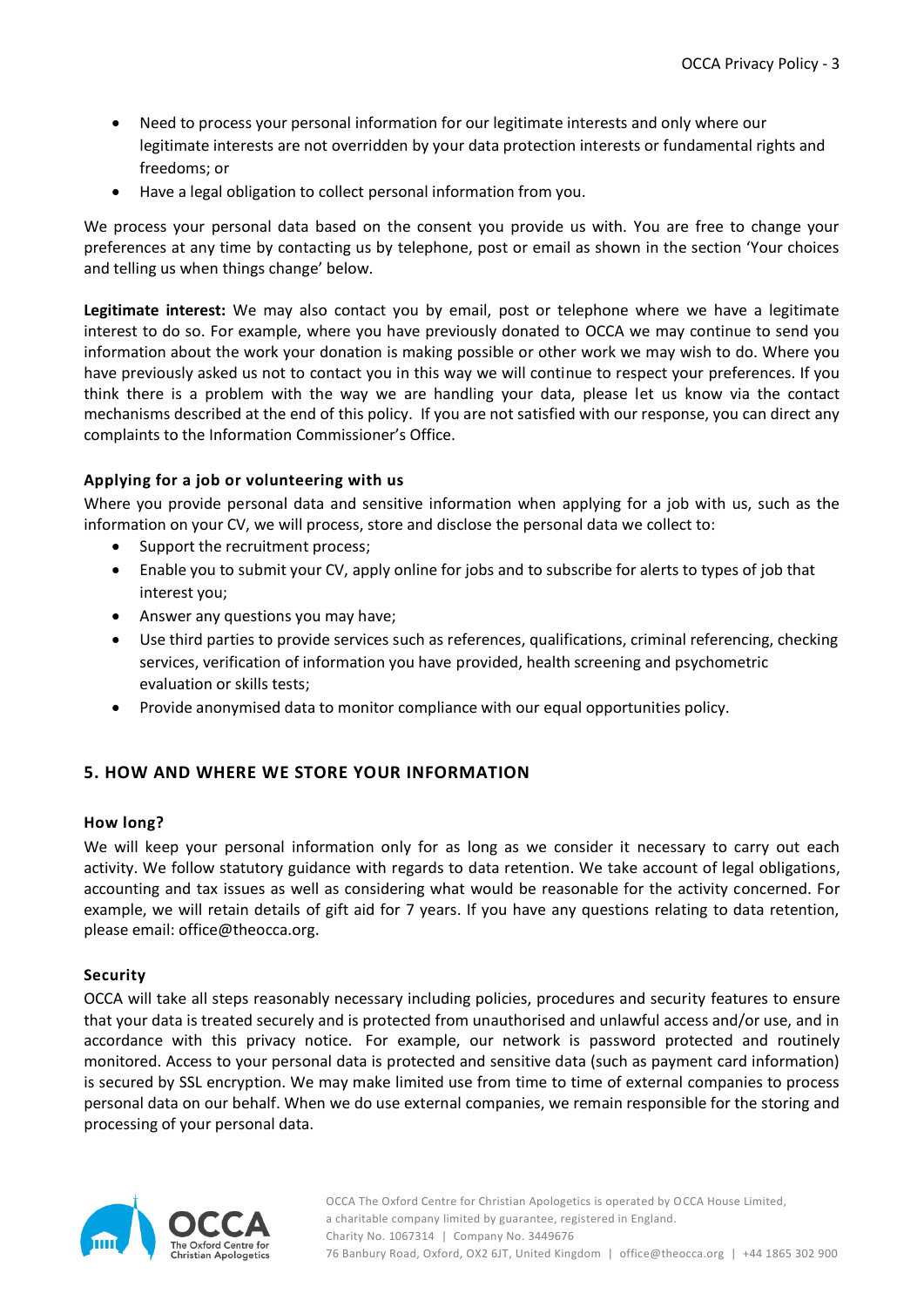## **Credit / debit card security**

If you use your debit or credit card to donate to us, purchase a resource or pay for an event, whether online, over the phone or by mail, we will process your information securely in accordance with the Payment Card Industry Data Security Standard. We do not store your debit or credit card details once your transaction has completed. All card details are securely destroyed once your donation or payment has been completed. We hold bank account details for collecting standing orders in accordance with banking regulations.

# <span id="page-3-0"></span>**6. WHEN WE SHARE YOUR INFORMATION**

We do not share or swap your information with any other charities or organisations, other than third parties who carry out tasks on our behalf, such as such as sending mail outs or processing donations. These agents are bound by contract to protect your data and we remain responsible for their actions. Legal duty

<span id="page-3-1"></span>We may need to pass on information if required by law or by a regulatory body. For example, a Gift Aid audit by the HMRC, or if asked for details by a law enforcement agency.

# <span id="page-3-2"></span>**7. COOKIES**

We may collect information about your computer, including where available your IP address, operating system and browser type, for system administration and to report aggregate information to our advertisers. This is statistical data about our users' browsing actions and patterns and does not identify any individual. For the same reason, we may obtain information about your general internet usage by using a cookie file which is stored on the hard drive of your computer. Cookies contain information that is transferred to your computer's hard drive. You may refuse to accept cookies by activating the relevant setting on your browser. However, if you select this setting you may be unable to access certain parts of the Site. Unless you have adjusted your browser setting so that it will refuse cookies, our system will issue cookies when you log on to the Site.

#### **OCCA's use of cookies on our website**

The cookie data that we collect we may use to:

- customise the content on our website and to help to understand visitor's current and future needs
- process any requests, applications, or transactions you may make
- aid internal administration and analysis

#### **Third party cookies**

OCCA works with a number of third-party suppliers who set cookies on our website to enable them to provide us with services. These are mainly used for reporting and advertising purposes, so we can improve the way we communicate. We use websites such as YouTube and Vimeo to embed videos and you may be sent cookies from these websites. We do not control the setting of these cookies, so we suggest you check the third-party website for more information about their cookies and how to manage them. OCCA also uses third party suppliers such as Facebook, Twitter, and Google Analytics and these providers may use cookies. They may also use tracking pixels, which are commonly found in advertising to track the effectiveness of adverts. As some of these services may be based outside of the UK and the European Union, they may not

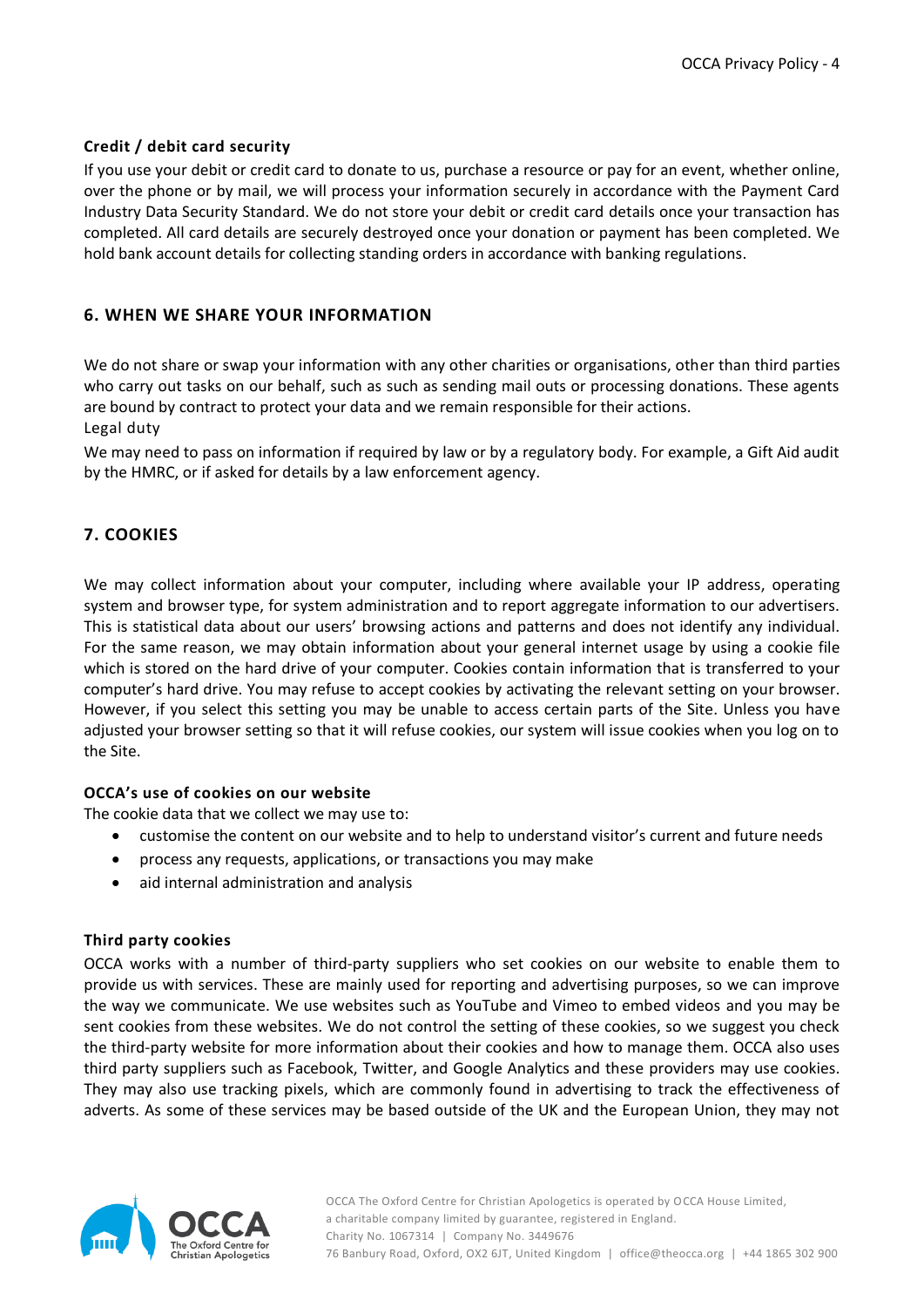fall under the jurisdiction of UK courts. If you are concerned about this, you can change your cookie settings (see above).

## <span id="page-4-0"></span>**8. YOUR CHOICES AND TELLING US WHEN THINGS CHANGE**

Data protection laws grant you, as a Data Subject, certain 'information rights', which are summarised below:

- **Right of access** You have the right to obtain a copy of information we hold about you.
- **Right of rectification or erasure** If you feel that any data that we hold about you is inaccurate, you have the right to ask us to correct or rectify it. You also have a right to ask us to erase information about you where you can demonstrate that the data we hold is no longer needed by us, or if you withdraw the consent upon which our processing is based, or if you feel that we are unlawfully processing your data. Please note that we may be entitled to retain your personal data despite your request, for example if we are under a separate legal obligation to retain it. Your right of rectification and erasure extends to anyone we have disclosed your personal information to and we will take all reasonable steps to inform those with whom we have shared their data about your request for erasure.
- **Right to restriction of processing** You have a right to request that we refrain from processing your data where you contest its accuracy, or the processing is unlawful and you have opposed its erasure, or where we do not need to hold your data any longer but you need us to in order to establish, exercise or defend any legal claims, or we are in dispute about the legality of our processing your personal data.
- **Right to Portability** You have a right to receive any personal data that you have provided to us in order to transfer it onto another data controller where the processing is based on consent and is carried out by automated means. This is called a data portability request.
- **Right to Object** You have a right to object to our processing your personal data where the basis of the processing is our legitimate interests including but not limited to direct marketing and profiling.
- **Right to Withdraw Consent** You have the right to withdraw your consent for the processing of your personal data where the processing is based on consent.
- **Right of Complaint** You also have the right to lodge a complaint about any aspect of how we are handling your data with the *UK Information Commissioner's Office,* which can be contacted at [www.ico.org.uk.](https://ico.org.uk/)
- **Right to Opt-out of Marketing Communications** You have the right to opt-out of marketing communications we send to you at any time. You can exercise this right by clicking on the "unsubscribe" or "opt-out" link in the marketing emails we send you. To opt out of other forms of marketing (such as postal marketing or telemarketing), then please contact us using the contact details provided below.

For all of the above requests, you will need to write to us at the address given below. We will respond within 30 days of receiving your letter.

# <span id="page-4-1"></span>**9. CHANGES TO THE OCCA'S PRIVACY & SECURITY POLICY**

**Changes to this Policy**